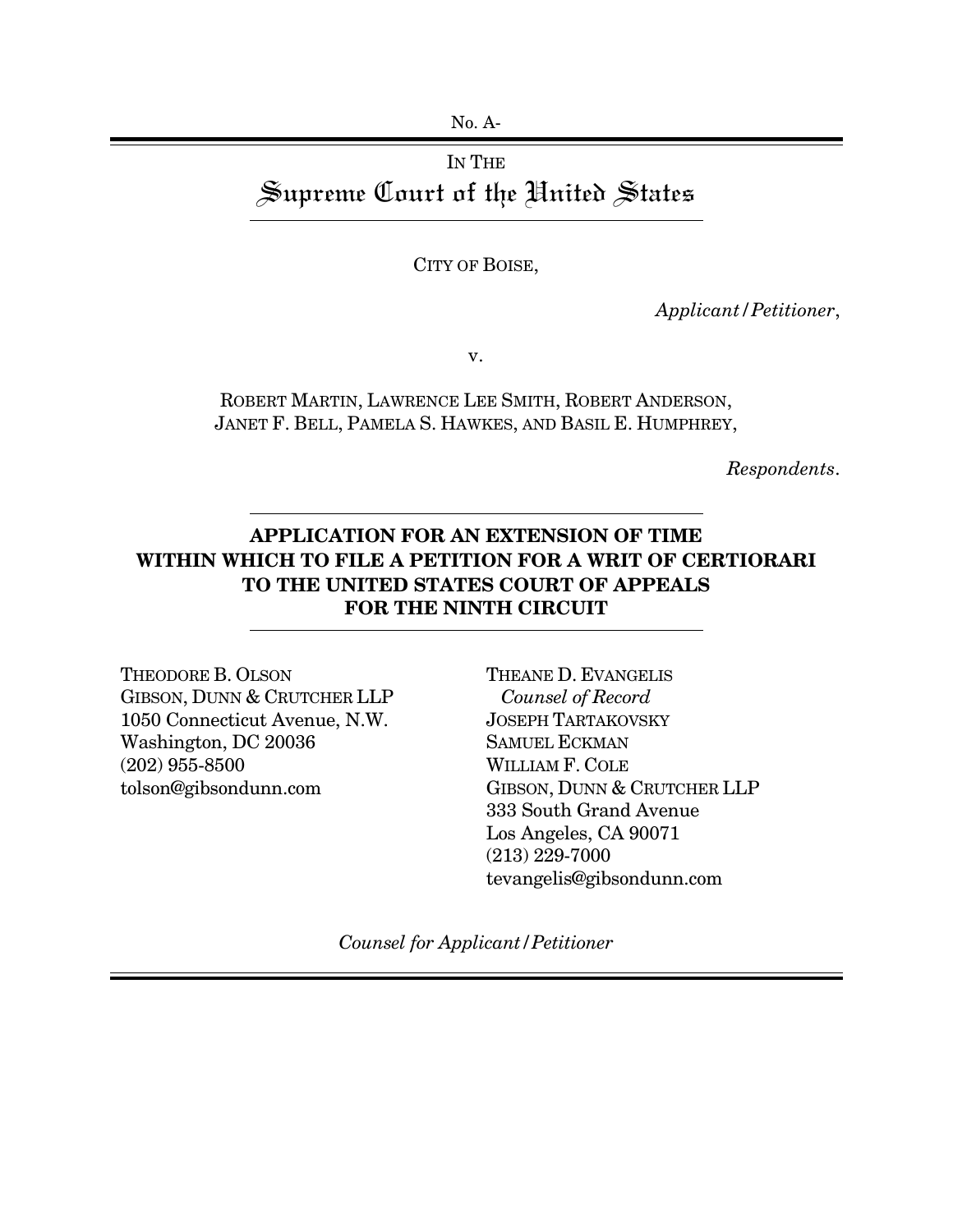## TO THE HONORABLE ELENA KAGAN, ASSOCIATE JUSTICE OF THE SUPREME COURT OF THE UNITED STATES AND CIRCUIT JUSTICE FOR THE NINTH CIRCUIT:

Pursuant to 28 U.S.C. § 2101(c) and this Court's Rule 13.5, the City of Boise respectfully requests a 60-day extension of time, to and including August 29, 2019, within which to file a petition for a writ of certiorari to the United States Court of Appeals for the Ninth Circuit.

The court of appeals entered its judgment on September 4, 2018. *Martin v. City of Boise*, 902 F.3d 1031 (9th Cir. 2018). The Ninth Circuit issued an amended opinion and denied the City's timely petition for rehearing on April 1, 2019. *Martin v. City of Boise*, 920 F.3d 584 (9th Cir. 2019). Copies of the opinion and amended opinion are attached hereto. Unless extended, the time in which to file a petition for a writ of certiorari will expire on July 1, 2019. This Court's jurisdiction would be invoked under 28 U.S.C. § 1254(1).

1. Like many cities and towns across the country, the City of Boise, Idaho has enacted ordinances that prohibit (1) using "any of the streets, sidewalks, parks, or public places as a camping place at any time," and (2) "[o]ccupying, lodging, or sleeping in any building, structure, or public place, whether public or private . . . without the permission of the owner or person entitled to possession or in control thereof." *Martin*, 902 F.3d at 603–04. In recognition that some of the City's homeless population may be unable to obtain suitable shelter, however, the ordinances also provide that "[l]aw enforcement officers shall not enforce [the ordinances] when the individual is on public property and there is no available overnight shelter." *Id.* at 608.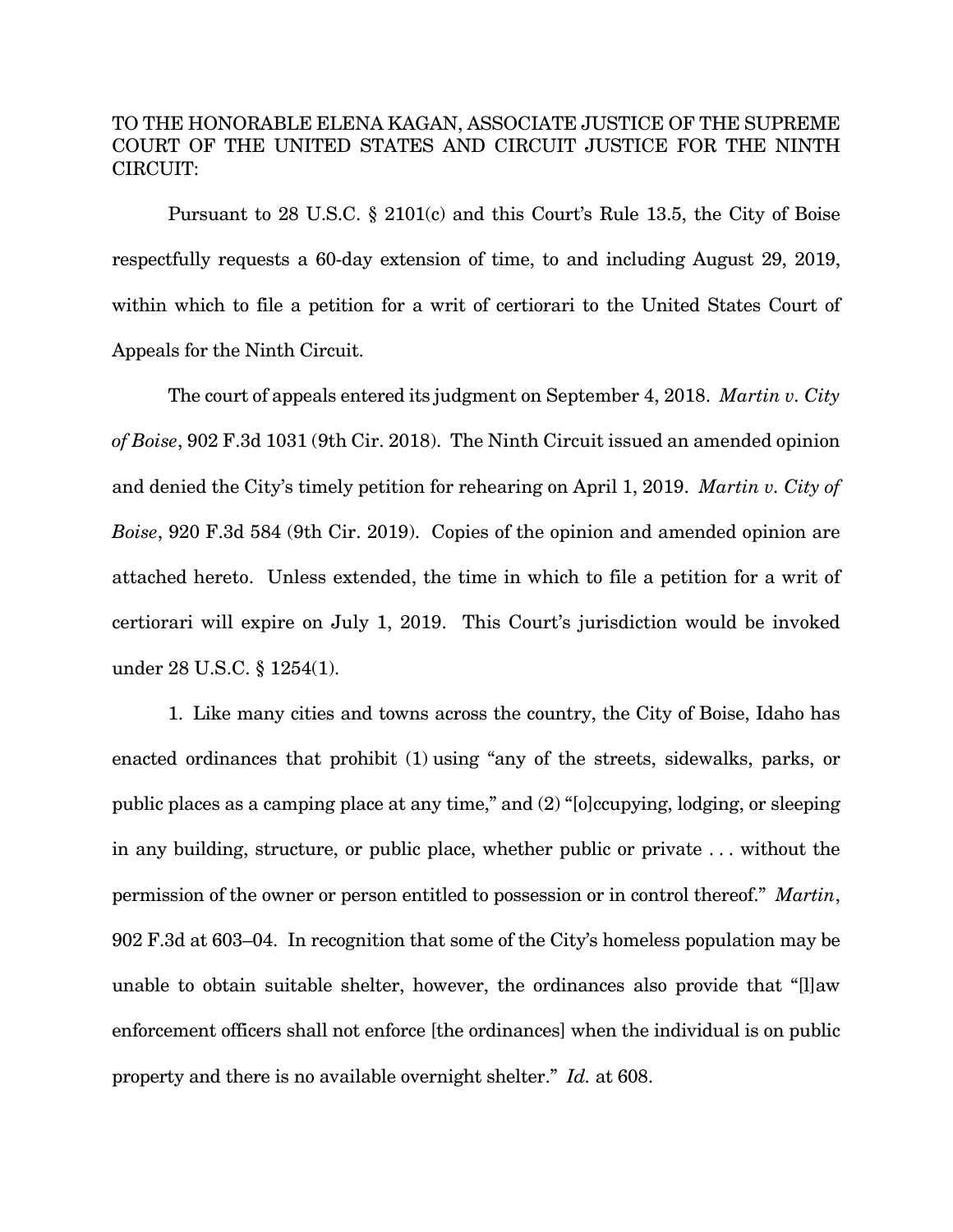Plaintiffs are six individuals experiencing homelessness who sued the City alleging that the ordinances violate the Cruel and Unusual Punishments Clause of the Eighth Amendment. *Id.* at 606. The district court granted summary judgment in favor of the City, *id.* at 607, but the Ninth Circuit reversed. The Ninth Circuit explained that Plaintiffs' Eighth Amendment claim was governed by *Powell v. Texas*, 392 U.S. 514 (1968), which considered whether a statute that proscribed public drunkenness violated the Eighth Amendment. *Martin*, 920 F.3d at 616. Justice Marshall, writing for a four-Justice plurality, held that it did not because the statute "made criminal not alcoholism but *conduct*"—even if that conduct may in some sense be "'involuntary'" for chronic alcoholics. *Id.* 

Nevertheless, the Ninth Circuit held that *Powell* compelled a finding for Plaintiffs. In doing so, it looked to Justice White's concurrence, which speculated that, with respect to at least some people, "I would think a showing could be made that resisting drunkenness is impossible and that avoiding public places when intoxicated is also impossible,'" in which case "'th[e] statute is in effect a law which bans a single act for which they may not be convicted under the Eighth Amendment.'" *Id.* Because "[t]he four dissenting Justices adopted a position consistent with that taken by Justice White," the Ninth Circuit concluded that "five Justices gleaned ... the principle that 'the Eighth Amendment prohibits the state from punishing an involuntary act or condition if it is the unavoidable consequence of one's status or being.'" *Id.* at 617.

Deeming this principle to constitute the holding of *Powell*, the Ninth Circuit "h[e]ld . . . that 'so long as there is a greater number of homeless individuals in [a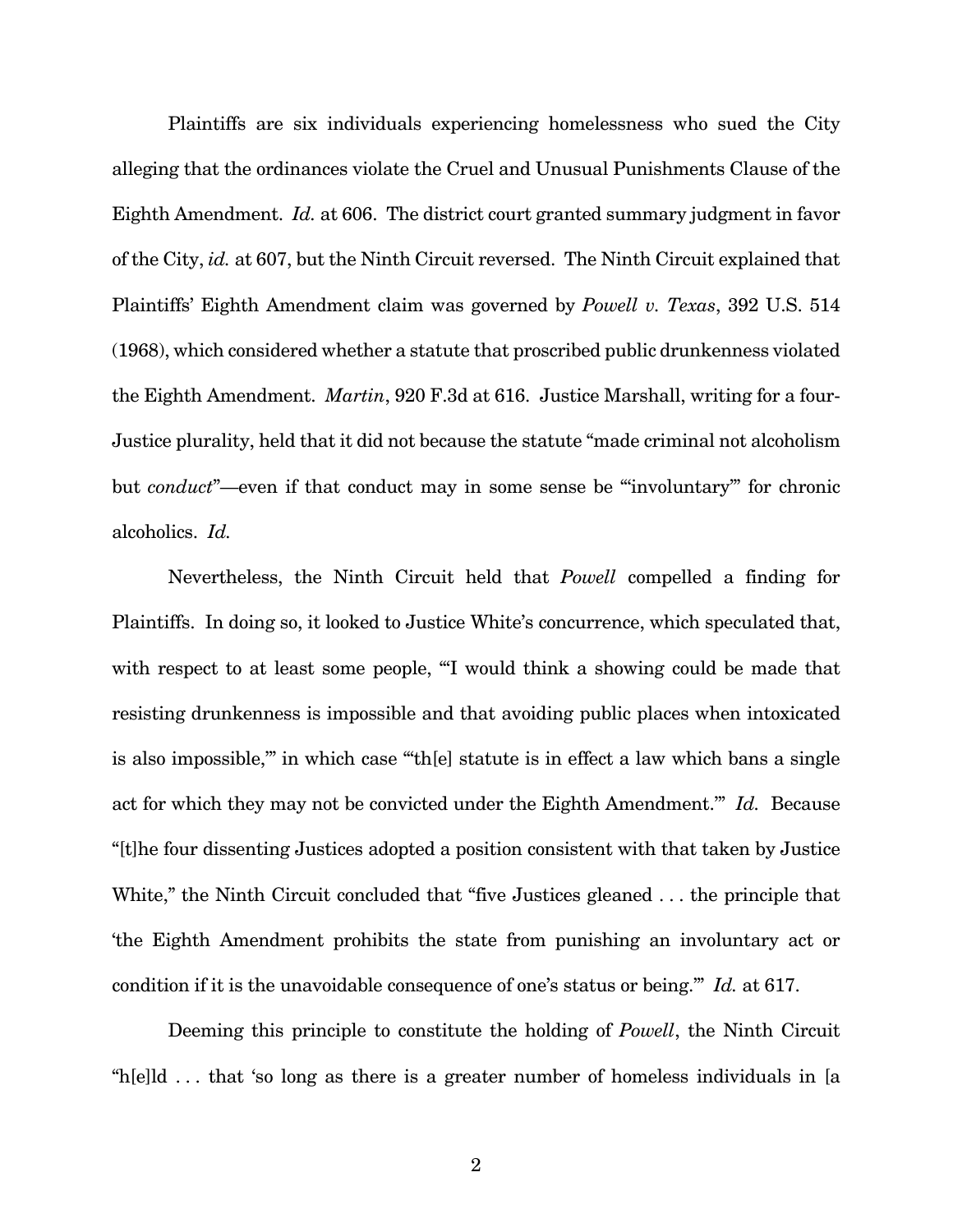jurisdiction] than the number of available beds [in shelters],' the jurisdiction cannot prosecute homeless individuals for 'involuntarily sitting, lying, and sleeping in public.'" *Id.* In other words, cities and towns within the Ninth Circuit are now powerless to prohibit any individual experiencing homelessness—even one for whom a shelter bed is available—from camping in public so long as the total number of such individuals exceeds the total number of beds available in the jurisdiction. *See id.* at 590 (M. Smith, J., dissenting from denial of rehearing en banc) ("Under the panel's decision, local governments are forbidden from enforcing laws restricting public sleeping and camping unless they provide shelter for every homeless individual within their jurisdictions.").

The Ninth Circuit denied rehearing en banc over two separate dissents. The principal dissent, authored by Judge Milan Smith and joined by five other judges, explained that the panel's attempt to "metamorphosize[] the *Powell* dissent into the majority opinion[] defies logic" as well as this Court's precedent. *Id.* at 591 (citing *Marks v. United States*, 430 U.S. 188 (1977)). It then explained that the "panel's opinion also conflicts with the reasoning underlying the decisions of other appellate courts" that have rejected Eighth Amendment challenges to ordinances banning similar conduct. *Id.* at 593 (citing *Manning v. City of Caldwell*, 900 F.3d 139 (4th Cir. 2018), *reh'g en banc granted*, 741 F. App'x 937 (4th Cir. 2018); *Joel v. City of Orlando*, 232 F.3d 1353 (11th Cir. 2000); *Tobe v. City of Santa Ana*, 9 Cal. 4th 1069 (1995)).

Finally, Judge Smith's dissent emphasized the disastrous consequences of the Court's decision, which "leaves cities with a Hobson's choice: They must either undertake an overwhelming financial responsibility to provide housing for or count the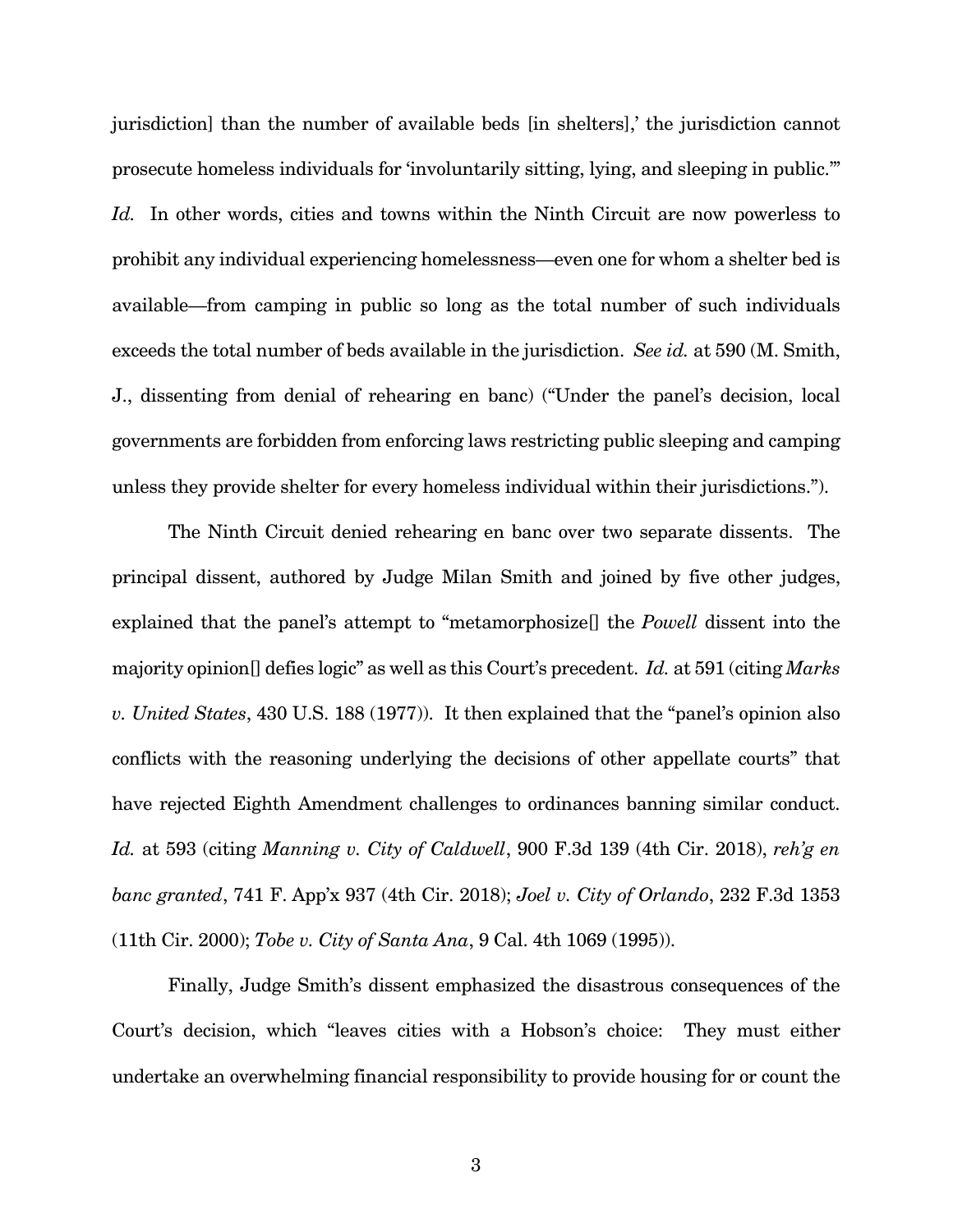number of homeless individuals within their jurisdiction every night, or abandon enforcement of a host of laws regulating public health and safety." *Id.* at 594. And the effects of the panel's sweeping decision are not limited to bans on public camping. Rather, by categorically "holding that the Eighth Amendment proscribes the criminalization of involuntary conduct, the panel's decision will inevitably result in the striking down of laws that prohibit public defecation and urination." *Id.* at 596.

A separate dissent from the denial of rehearing en banc, authored by Judge Mark Bennett and joined by four other judges, argued that "except in extraordinary circumstances not present in this case, and based on its text, tradition, and original public meaning, the Cruel and Unusual Punishments Clause of the Eighth Amendment does not impose substantive limits on what conduct a state may criminalize." *Id.* at 599 (Bennett, J., dissenting from denial of rehearing en banc).

2. The City intends to seek this Court's review of the Ninth Circuit's decision, which, in addition to misconstruing this Court's decision in *Powell*, conflicts with decisions of other appellate courts and raises questions of national importance.

As noted in the principal dissent from denial of rehearing en banc, the Ninth Circuit's decision conflicts with decisions of at least two other federal courts of appeals and the California Supreme Court. In *Joel*, the Eleventh Circuit upheld an ordinance "regulat[ing] where 'camping' occurs" because it "targets conduct, and does not provide criminal punishment based on a person's status." 232 F.3d at 1362. The Fourth Circuit reached a similar conclusion, upholding a state law allowing a court to "issue a civil interdiction order to any person who 'has been convicted of driving any automobile,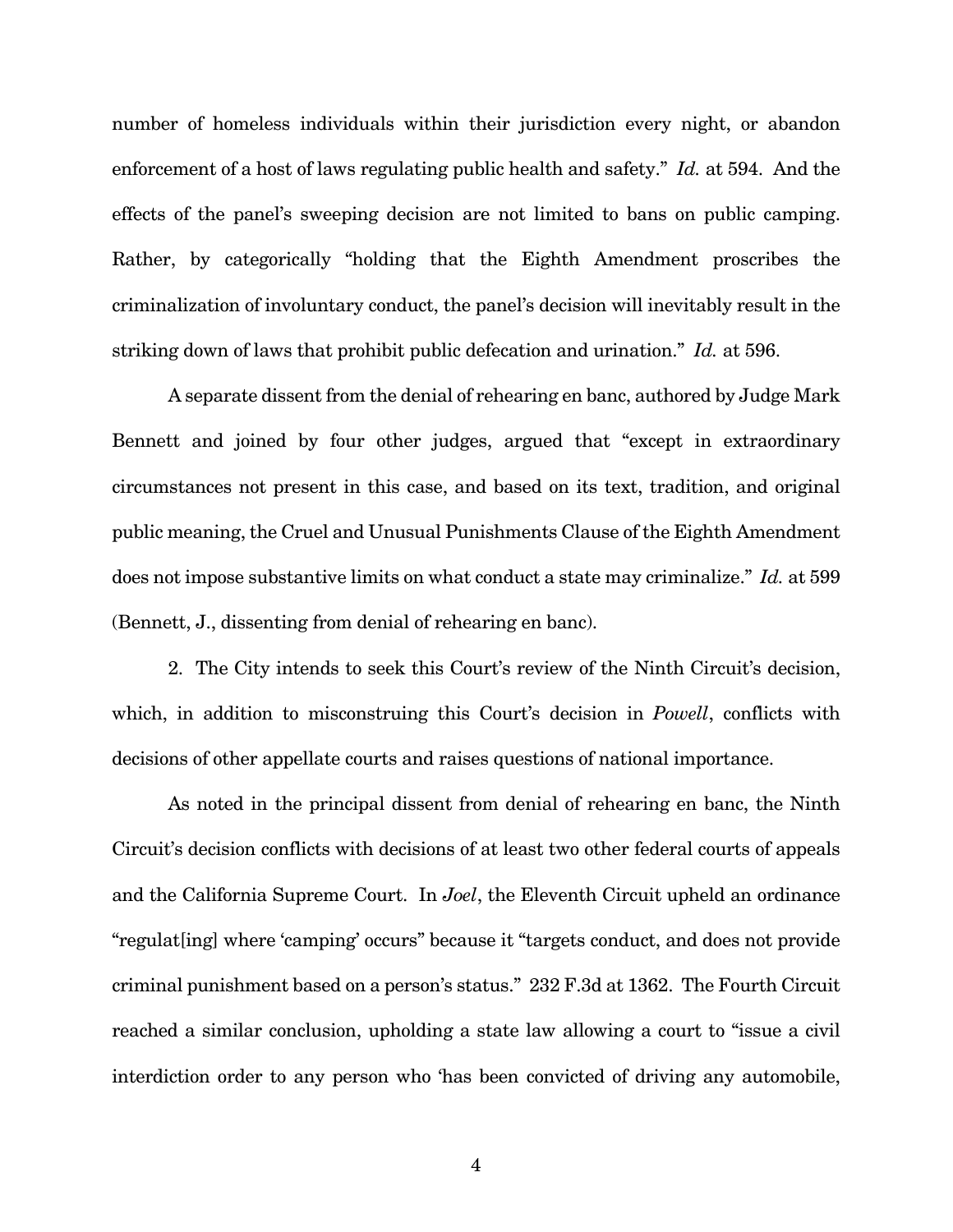truck, motorcycle, engine or train while intoxicated or has shown himself to be a habitual drunkard,'" *Manning*, 900 F.3d at 143, because the law "does not . . . punish the illness[, but] instead targets what takes place when the illness manifests itself in conduct harming or potentially harming other persons," *id.* at 153. Although the Fourth Circuit agreed to rehear *Manning* en banc, that simply confirms the importance of this issue and the conflicting decisions it has engendered. Finally, the California Supreme Court in *Tobe* considered an Eighth Amendment challenge to a municipal ordinance that "banned 'camping' and storage of personal property, including camping equipment, in designated public areas." 9 Cal. 4th at 1080. "The Court of Appeal invalidated the ordinance [because] it imposed punishment for the 'involuntary status of being homeless,'" but the California Supreme Court reversed, explaining that "[t]he ordinance permits punishment for proscribed conduct, not punishment for status." *Id.* at 1104.

The Ninth Circuit's decision also has important, far-reaching implications. Ordinances like those adopted by the City are critical to ensure local governments can encourage individuals experiencing homelessness to enter shelters, where they will have access to medical care, drug treatment facilities, and other social services, rather than becoming trapped in dangerously unhealthy encampments. But since the decision in this case issued, municipalities have ceased enforcing their ordinances directing homeless residents into shelters. *See Martin*, 920 F.3d at 595 n.12 (M. Smith, J., dissenting from denial of rehearing en banc). With homelessness reaching record levels, it is all the more important that cities have access to the tools they need to address this urgent crisis and the public health challenges it presents. *See* Anna Gorman & Harriet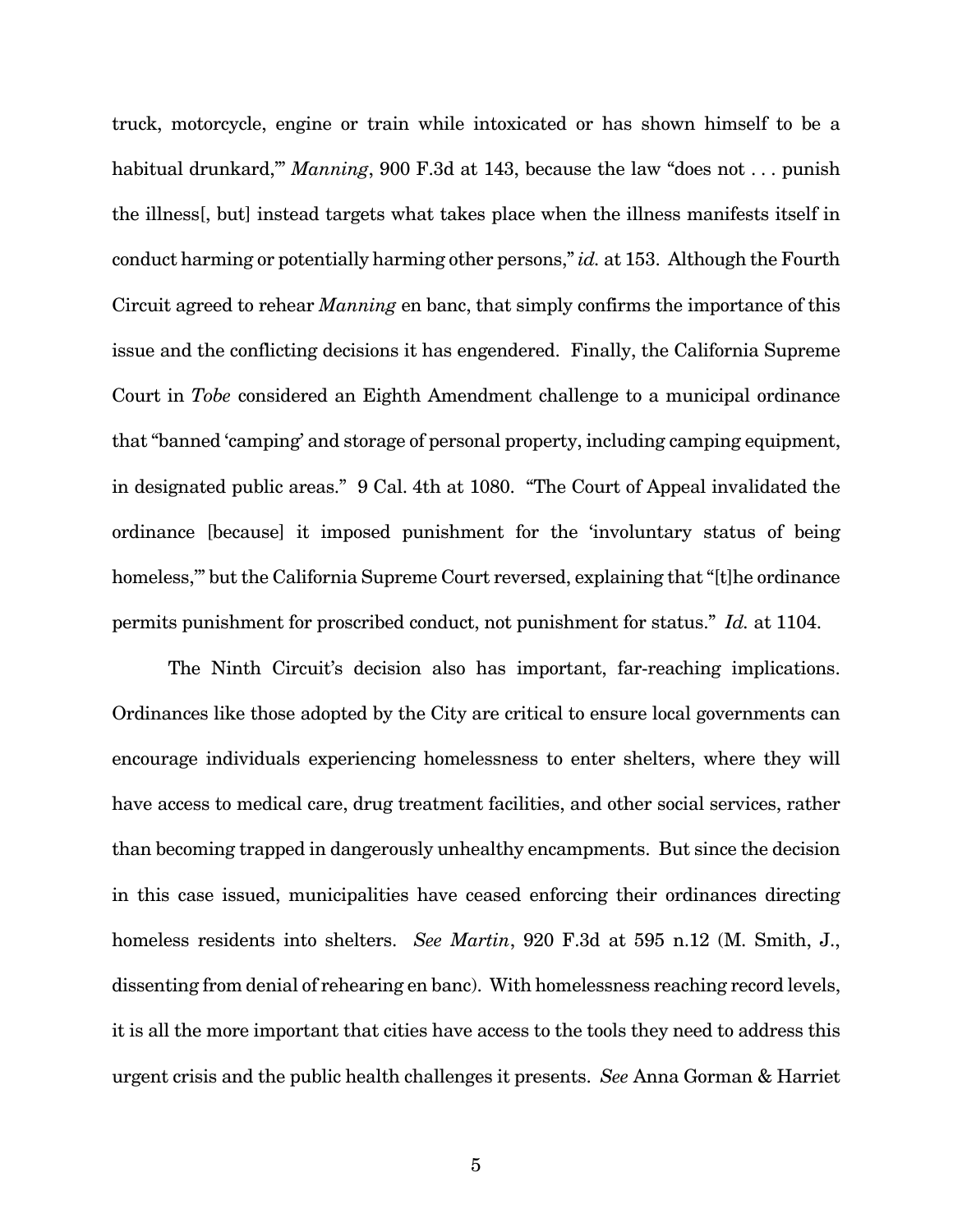Blair Rowan, *The Homeless Are Dying in Record Numbers on the Streets of Los Angeles*  (U.S. News Apr. 23, 2019), https://www.usnews.com/news/healthiestcommunities/articles/2019-04-23/homeless-dying-in-record-numbers-on-the-streets-oflos-angeles; Anna Gorman & Kaiser Health News, *Medieval Diseases Are Infecting California's Homeless* (The Atlantic Mar. 8, 2019).

3. Additional time is necessary to permit counsel to prepare and file a petition that adequately addresses these important issues. An extension of 60 days is warranted because counsel of record was not involved in the prior proceedings in this case and therefore requires additional time to study the record and relevant case law. In addition, counsel of record has numerous preexisting professional responsibilities in the next several weeks, including several out-of-town business meetings; a motion to compel arbitration due on June 7, 2019 in *Webb v. DoorDash, Inc.*, No. 19-cv-0665 (N.D. Ga.); a Respondent's Brief due on June 7, 2019 in *Monster, LLC v. Beats Electronics, LLC*, No. B285994 (Cal. Ct. App.); a mediation on June 13, 2019; a motion to dismiss due on June 13, 2019 in *Roane County v. Jacobs Engineering*, No. 2019-cv-78 (Cir. Ct. for Roane County, Tenn.); a motion to dismiss due on June 17, 2019 in *Anderson v. Jacobs Engineering*, No. 2019-cv-81 (Cir. Ct. for Roane County, Tenn.); a motion to dismiss due on June 18, 2019 in *Johnson v. Sony Music Entertainment Inc.*, No. 19-cv-01094 (S.D.N.Y.); a Respondent's Brief due on June 20, 2019 in *Halyard Health, Inc. v. Kimberly-Clark Corp.*, No. B294567 (Cal. Ct. App.); a motion due on June 25, 2019 in *Vincent v. Postmates Inc.*, No. RG19019205 (Alameda Cnty. Super. Ct.); and an Opening Brief due on July 5, 2019 in *Brown v. DoorDash, Inc.*, No. B295813 (Cal. Ct. App.). The